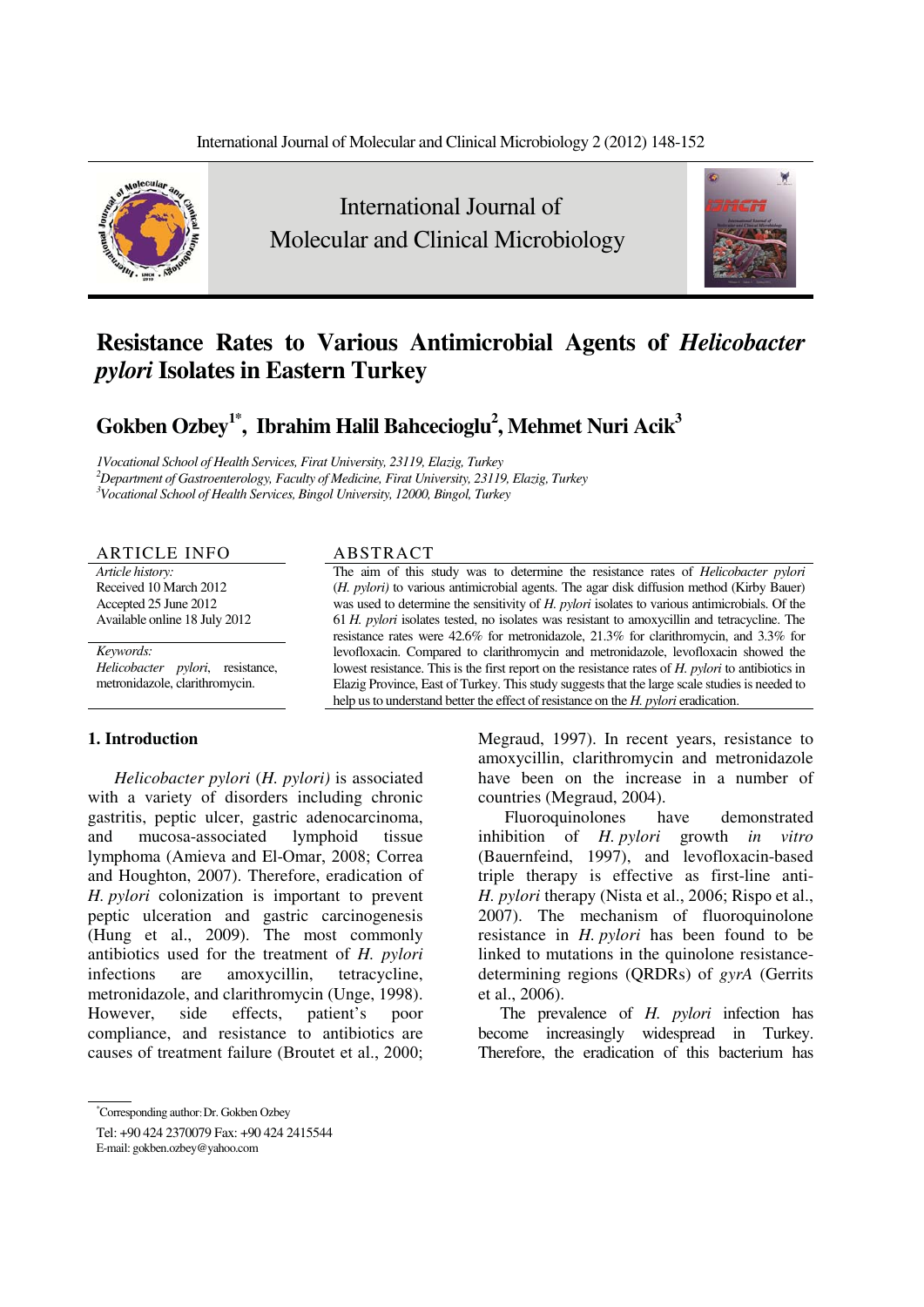become a major public health concern worldwide. However, the resistance rate of *H. pylori* to antibiotics in Elazig Province, East of Turkey has not yet been reported. The aim of this study was to investigate the resistance rates of *H. pylori* to antibiotics in our region.

# **2. Material and Methods**

# *2.1. Patients and H. pylori isolates*

Sixty one *H. pylori* isolates used in this study were isolated from the antrum of Turkish patients (29 males and 32 females, age range 20 to 80 years, average 47) with gastrointestinal complaints admitted to Gastroenterology Department of Firat University Hospital, during 2009 and 2010. Patients collected endoscopically in two groups as gastritis in 51 cases and peptic ulcer in 10 cases, consecutively enrolled and selected at random.

This study was approved by the Medical Ethics Committee of Firat University and informed consent was provided from all patients prior to specimen collection.

#### *2.2. Isolation and identification of H. pylori*

 Biopsy sample taken for culture was immediately streaked onto Columbia agar base (Oxoid, Basingstoke, UK) containing 7% laked horse blood (SR0048C, Oxoid, Basingstoke, UK) and *H. pylori* supplement SR0147E (trimethoprim 5 mg/l, vancomycin 10 mg/I, amphotericin B 5 mg/I and cefsulodin 5 mg/I) (Oxoid). Plates were incubated at 37ºC for 4 to 7 days in microaerophilic conditions obtained by a gas generating kit (Campygen, Oxoid, Lot: 13L08-C25-14) (Chomvarin et al., 2006). Identification of *H. pylori* was evaluated by observation of the colony morphology, gram-staining and biochemical methods (oxidase, and catalase activities) (Goodwin and Wesley, 1993).

Reference *H. pylori* strains (clinical strains) (provided by Dr. Vildan CANER, Pamukkale University, Faculty of Medicine, Department of Medical Biology, Denizli-Turkey) were used as a positive control in this study.

#### *2.3. Antimicrobial susceptibility testing*

Antimicrobial susceptibility testing was performed by using disk diffusion method. *H. pylori* colonies were suspended in 1.0 ml sterile saline

solution and adjusted to the density equal to 3.0 McFarland standard  $(1x10^9 \text{ cfu/ml})$  (Xia et al, 1994). The suspension was spread on Mueller-Hinton blood agar plates (Oxoid). The antibiotic disks containing metronidazole (5 μg), clarithromycin (15 μg), tetracycline (30 μg), amoxycillin (10 μg), levofloxacin (5 μg) were aseptically placed onto the agar. Inhibition zone diameters were measured in milimeters after 3 days of incubation at 37°C under microaerophilic conditions and determined as resistant (R) or susceptible (S) (Boyanova et al, 2000). A zone size <16 mm was evaluated as resistant for metronidazole (Boyanova et al, 2000; Mishra et al,  $2006$ ),  $\leq$ 25 mm for amoxicillin resistance (Lang and Garcia, 2004) and  $\leq 30$  mm for clarithromycin and tetracycline resistance (Boyanova et al, 2000; Kulsuntiwong et al., 2008). Reference *H. pylori* strains (clinical strains) were used as positive control (kindly provided by Dr. Vildan CANER).

# **3. Results**

#### *3.1. Isolation and identification results of H. pylori*

A total of 61 *H. pylori* isolates was isolated from 51 patients with gastritis and 10 patients with peptic ulcer.

# *3.2. Antimicrobial susceptibility testing results*

 The results of the susceptibility testing for *H.pylori* isolates are shown in Table 1. Sixty one isolates tested against the different antibiotics. The highest resistance rate was for metronidazole 26  $(42.6\%)$ , followed by 13  $(21.3\%)$  to clarithromycin, and 2 (3.3%) to levofloxacin. No resistance to amycillin and tetracycline in our study was detected.

**Table 1**. Resistance rates to antimicrobial agents of *H. pylori* isolates

| <b>Antibiotics</b> | Number of<br>Resistant isolates % |      |
|--------------------|-----------------------------------|------|
|                    |                                   |      |
| Metronidazole      | 26                                | 42.6 |
| Clarithromycin     | 13                                | 21.3 |
| Amoxycillin        |                                   |      |
| Tetracycline       |                                   |      |
| Levofloxacin       |                                   |      |

# **4. Discussion**

*H. pylori* is increasingly resistant to antibiotics, especially metronidazole and clarithromycin (Megraud, 2004; De Francesco et al., 2006).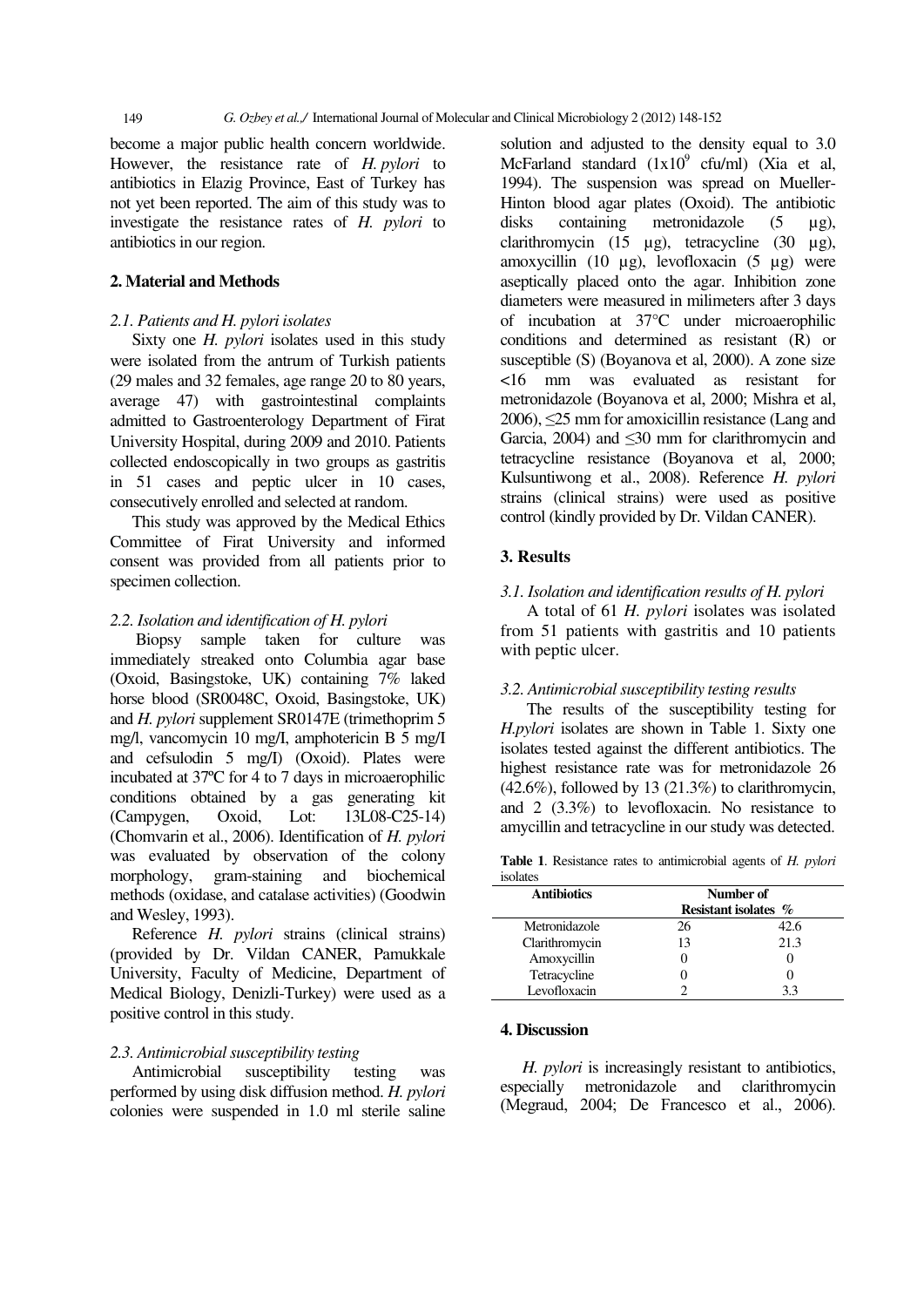Determining the antibiotic resistance among *H. pylori* isolates would improve the eradication of the disease.

Numerous studies have performed to investigate the prevalence of *H. pylori* resistance to antibiotics (Megraud and Lehours, 2007). Resistance to metronidazole has been observed worldwide (Eltahawy, 2002) and showed commonly in several countries, ranging from 10 to 90% with the lowest resistance rates in Europe and Australia, the highest rates in Africa whereas in other developing countries, the rate of resistance to metronidazole ranges from 80 to 90% (Quintana-Guzman et al., 1998). Therefore, metronidazole should be preferred to amoxicillin in first-line therapy in Europe (Malfertheiner et al., 2007) but not in Asian patients (De Francesco et al., 2010). The resistant rate (42.6%) to metronidazole in this study is consistent with a previous report (41.9%) in Turkey (Bakir Ozbey et al., 2009) but lower than previous reports (49.2% and 53%, respectively) performed by Kantarceken et al. (2000) and Agel et al. (2000). This may be explained by the wide use of metronidazole in treatment of gynecologic infection and intestinal parasitic infections, which occur in developing countries (Megraud, 1995).

Resistance rates to clarithromycin has been reported as 10-15% in USA, 10% in France, 16% in Italy, and  $16.8-56\%$  in Turkey (Duck et al., 2004; Meyer et al., 2002; Fraser et al., 1999; Street et al., 2001; Broutet et al., 2001; Simsek et al., 2005). Resistance rates to clarithromycin (21.3%) was found in this study. The major cause for clarithromycin resistance is a previous use of macrolides, and therefore, an increased prevalence is showed in most countries (Megraud and Lehours, 2007).

Tetracycline is an antibiotic which is commonly used in first- and second-line regimens for the treatment of *H. pylori* (Megraud and Marshall, 2000; Gisbert and Pajares, 2001) and widely available and cheap, had advantage that resistance against it was rare in *H. pylori* (Ribeiro et al., 2004). However, in the past few years, the incidence of tetracycline resistance has increased, especially in countries where tetracycline can be obtained without prescription (Realdi et al., 1999; Wu et al., 2000). This increase is a serious concern because it negatively affects the efficacy of tetracyclinecontaining regimens (Gisbert and Pajares, 2001;

Silva et al., 200). The prevalence of *H. pylori* resistance to tetracycline is low  $\left(\langle 3\% \rangle \right)$  in all countries, except in Africa (43.9%) (De Francesco et al., 2010). Tetracycline resistance in Turkey is approximately 0-4% (Kantarceken et al., 2000; Agel et al., 2000; Bakir Ozbey et al., 2009).

Amoxycillin resistance has been associated with a mutation in the *pbp-1A* gene and altered uptake of beta-lactams after long exposure of *H. pylori* to amoxicillin (DeLoney and Schiller, 2000). Japanese authors have reported an increase in *H. pylori* resistance rates to amoxicillin from 2000 to 2003 (Watanabe et al*.,* 2005). The results of the present study are similar to a previous study (Yetgin, 2006) in Turkey where no resistance to amoxycillin and tetracycline was detected.

The prevalence of levofloxacin resistance varies ranging from 14.3% in Japan to 16.8% in Belgium, 17% in Brazil, 18% in Hong Kong, 21.5% in Korea, 22.1% in Germany, %19.1 in Italy and 25.5% in Turkey (Bogaerts et al., 2006; Coelho et al., 2005; Glocker et al., 2007; Kim et al., 2006; Watanabe et al., 2003; Wong et al., 2006; Zullo et al., 2007). The resistance towards levofloxacin is rapidly increasing worldwide and a cross-resistance between clarithromycin and levofloxacin resistance have been also reported (Zullo et al., 2007). This could be a cause for concern in using levofloxacin in those areas where primary clarithromycin resistance is high.

This is the first report on the resistance rates of *H. pylori* to antibiotics in Elazig Province, East of Turkey. In our study, metronidazole resistance was found to be high. We found that levofloxacin showed the lowest resistance compared to clarithromycin and metronidazole. Levofloxacin may be used in eradicating *H. pylori*. However, cost of levofloxacin should be taken into account when dealing with widespread infection. Further research and an alternative therapy method is also needed to improve the *H. pylori* eradication rate.

#### **Acknowledgments**

The material used in this study obtained from the project funded by the Firat University Scientific Research Projects Unit (FUBAP 1609). We thank to management of Elazig Veterinary Control and Research Institute for their invaluable help during our study. The authors gratefully acknowledge Dr. Vildan CANER, Department of Medical Biology,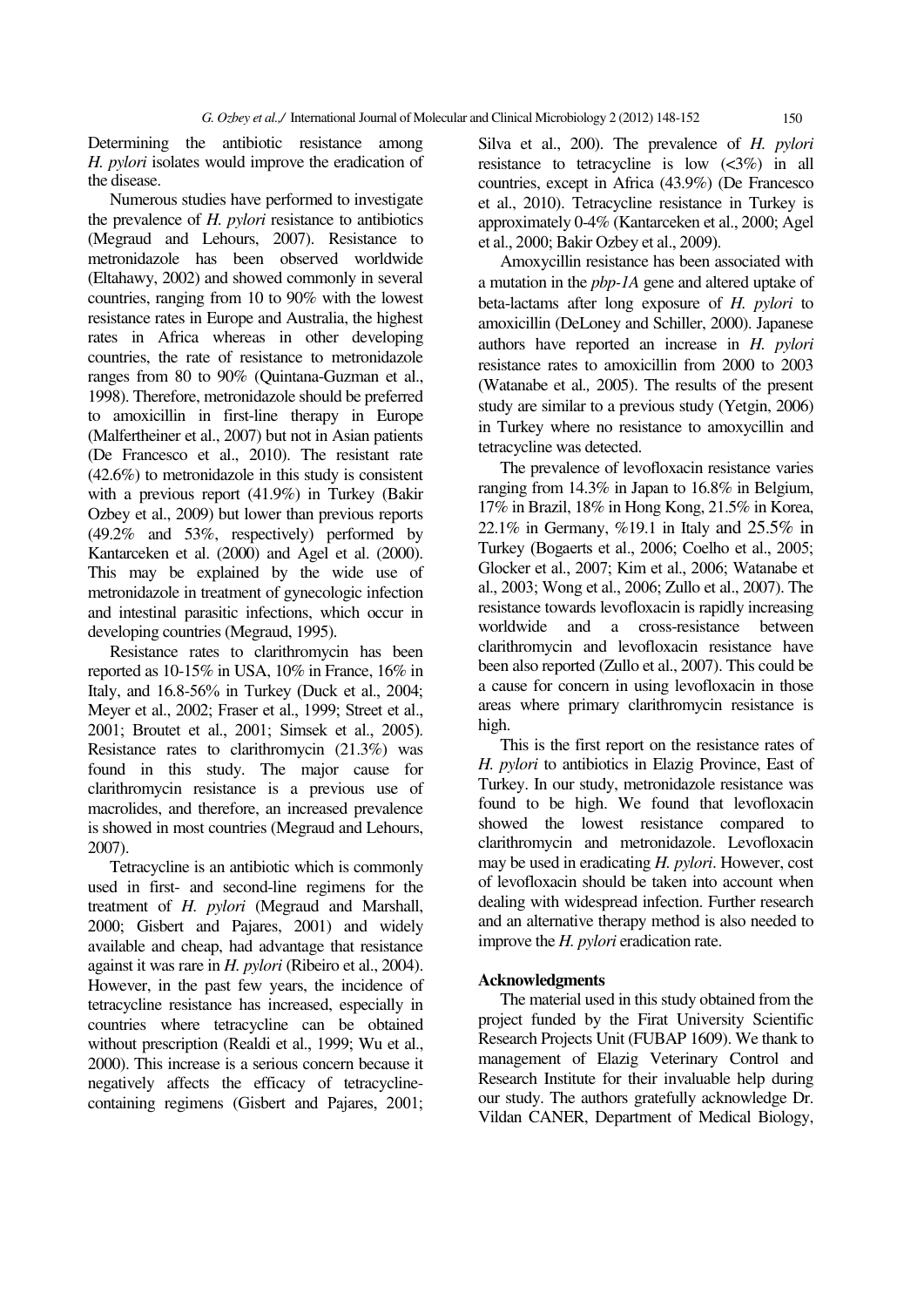Faculty of Medicine, Pamukkale University, Denizli, Turkey for supplying some clinical strains of *H. pylori* and Dr. Yakut AKYON YILMAZ, Department of Medical Microbiology, Faculty of Medicine, Hacettepe University, Ankara, Turkey for her technicial support and help and Dr. Gireesh Rajashekara (Ohio Agricultural Research and Development Center, Food Animal Health Research Program, The Ohio State University, Wooster, OH, USA) for his valuable advice.

#### **References**

- Agel, E., Durmaz, B., Tevfik, M.R., Asgın, N., 2000. The isolation and antibiotic resistant pattern of *Helicobacter pylori* in dyspeptic patients. Turk. J. Med. Sci. 30, 143-146.
- Amieva, M.R.*,* El-Omar, E.M*.,* 2008. Host–bacterial interactions in *Helicobacter pylori* infection*.*  Gastroenterology*.* 134, 306*-*323*.*
- Bakir Ozbey, S., Ozakin, C., Keskin, M., 2009. Antibiotic resistance rates of *Helicobacter pylori* isolates and the comparison of E-test and fluorescent in situ hybridization methods for the detection of clarithromycin resistant strains. Mikrobiyol. Bul. 43, 227-234.
- Bauernfeind, A., 1997. Comparison of the antibacterial activities of the quinolones Bay 12-8039, gatifloxacin (AM 1155), trovafloxacin, clinafloxacin, levofloxacin and ciprofloxacin. J. Antimicrob. Chemother. 40, 639-651.
- Best, L., Cooper-Lesins, G., Haldane, D., Spenard, J., Fallone, C., Veldhuyzen van Zanten, S.J., 2004. *Helicobacter pylori*  antibiotic resistance in Canadian populations. Gastroenterology. 126, S1293, A189.
- Bogaerts, P., Berhin, C., Nizet, H., Glupczynski, Y., 2006. Prevalence and mechanisms of resistance fluoroquinolone in *Helicobacter pylori* strains from patients living in Belgium. Helicobacter. 11, 441-445.
- Boyanova, L., Stancheva, I., Spassova, Z., Katzarov, N., Mitov, I., Koumanova, R., 2000. Primary and combined resistance to four antimicrobial agents in *Helicobacter pylori* in Sofia, Bulgaria. J. Med. Microbiol. 49, 415-418.
- Broutet, N., Tchamgoué, S., Pereira, E., Mégraud, F., 2000. Risk factors for failure of *Helicobacter pylori* eradication therapy. In. Hunt, R.H., Tytgat, G.N.J. (Eds.). *Helicobacter pylori*: basic mechanisms to clinical cure 2000. Kluwer cademic Publishers and Axcan Pharma, Dordrecht, The Netherlands.
- Broutet, N., Marais, A., Lamouliatte, H., de Mascarel, A., Samoyeau, R., Salamon, R., Megraud, F., 2001. CagA status and eradication treatment outcome of anti-*Helicobacter pylori* triple therapies in patients with nonulcer dyspepsia. J. Clin. Microbiol. 39, 1319–1322.
- Cabrita, J., Oleastro, M., Matos, R., Manhente, A., Cabral, J., Barros, R., Lopez, A.I., Ramalho, P., Neves, B.C., Guerreiro, A.S., 2000. Features and trends in *Helicobacter pylori* antibiotic resistance in Lisbon area, Portugal (1990– 1999). J. Antimicrob. Chemother. 46, 1029-1031.
- Carothers, J.J., Michael, G., Bruce, M.G., Hennessy, T.W., Bensler, M., Morris, J.M., Reasonover, A.L., Hurlburt, D.A., Parkinson, A.J., Coleman, J.M., McMahon, B.J., 2007. The relationship between previous fluoroquinolone

use and levofloxacin resistance in *Helicobacter pylori* infection. Clin. Infect. Dis. 44, e5-8.

- Chomvarin, C., Kulsantiwong, P., Chantarasuk, Y., Chantrakooptungool, S., Kanjanahareutai, S., 2006. Comparison of media and antibiotic supplements for isolation of *H. pylori* from gastric biopsies. Southeast. Asian J. Trop. Med. Public Health. 37, 1163-1169.
- Coelho, L.G., Moretzsohn, L.D., Vieira, W.L., Gallo, M.A., Passos, M.C., Cindr, J.M., Cerqueira, M.C., Vitiello, L., Ribeiro, M.L., Mendonca, S., Pedrazzoli-Júnior, J., Castro, L.P., 2005. New once-daily, highly effective rescue triple therapy after multiple *H. pylori* treatment failures: a pilot study. Aliment. Pharmacol. Ther. 21, 783-787.
- Correa, P.*,* Houghton, J.*,* 2007. Carcinogenesis of *Helicobacter pylori.* Gastroenterology*.* 133, 659-672*.*
- De Francesco, V, Margiotta, M., Zullo, A., Hassan, C., Valle, N.D., Burattini, O., Roberto D'Angelo, R., Stoppino, G., Cea, U., Giorgio, F., Monno, R., Morini, S., Carmine Panella, C., Ierardi, E., 2006. Claritromycin resistance and *Helicobacter pylori* genotypes in Italy. The J. Microbiol. 44, 660-664.
- De Francesco, V., Giorgio, F., Hassan, C., Manes, G., Vannella, L., Panella, C., Ierardi, E., Zullo, A., 2010. Worldwide *H. pylori* antibiotic resistance: a systematic review. J. Gastrointestin. Liver Dis.19, 409-414.
- DeLoney, C.R., Schiller, N.L., 2000. Characterization of an in vitro-selected amoxicillin-resistant strain of *Helicobacter pylori*. Antimicrob. Agents Chemother. 44, 3368-3373.
- Duck, W.M., Sobel, J., Pruckler, J.M., Song, Q., Swerdlow, D., Friedman, C., Sulka, A., Swaminathan, B., Taylor, T., Hoekstra, M., Griffin, P., Smoot, D., Peek, R., David, C., Metz, D.C., Bloom, P.B., Goldschmid, S., Parsonnet, J., Triadafilopoulos, G., Perez-Perez, G.I., Vakil, N., Ernst, P., Czinn, S., Dunne, D., Gold, B.D., 2004. Antimicrobial resistance incidence and risk factors among *Helicobacter pylori*–infected persons, United States. Emerg. Infect. Dis. 10, 1088-1094.
- Eltahawy, A.T., 2002. Prevalence of primary *Helicobacter pylori* resistance to several antimicrobials in a Saudi Teaching Hospital. Med. Princ. Pract. 11, 65-68.
- Fraser, A.G., Moore, L., Hackett, M., Hollis, B:, 1999. *H. pylori*  treatment and antibiotic susceptibility: Results of a five-year audit. Aust. N.Z .J. Med. 29, 512-516.
- Gerrits, M.M.*,* Van Vliet, A.H.*,* Kuipers, E.J.*,* Kusters, J.G*.*, 2006. *Helicobacter pylori* and antimicrobial resistance: molecular mechanisms and clinical implications*.* Lancet Infect. Dis. 6*,* 699*-*709*.*
- Gisbert, J.P., Pajares, J.M., 2001. *Helicobacter pylori* therapy: first-line options and rescue regimen. Dig. Dis. 19, 134-143.
- Glocker, E., Stueger, H.P., Kist, M., 2007. Quinolone resistance in *Helicobacter pylori* isolates in Germany. Antimicrob. Agents Chemother. 51, 346-349.
- Goodwin, C.S., Wesley, B.W., 1993. Microbiology of *H.pylori*. Gastroenterol. Clin. North. Am. 22, 5-19.
- Hung, K.H., Sheu, B.S., Chang, W.L., Wu, H.M., Liu, C.C., Wu, J.J., 2009. Prevalence of primary fluoroquinolone resistance among clinical isolates of *Helicobacter pylori* at a University Hospital in Southern Taiwan. *Helicobacter*. 14, 61-65.
- Kantarceken, B., Yildirim, B., Karincaoglu, M., Aladag, M., Hilmioglu, F., 2000. *Helicobacter pylori* and antibiotic resistance. Turk. J. Gastroenterol. 11, 141-5.